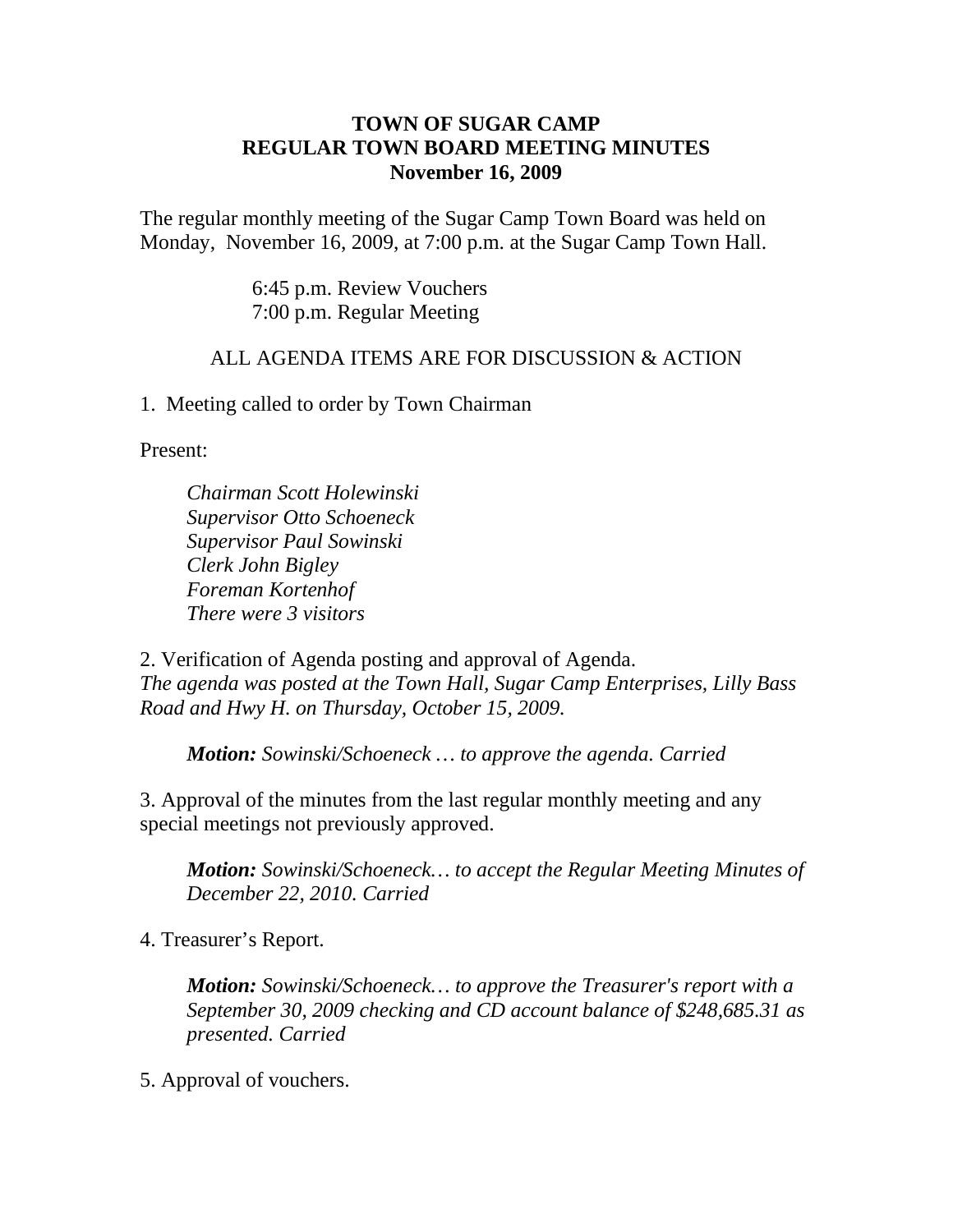**Motion:** *Sowinski/Schoeneck …to approve the vouchers of \$23,826.14 as presented. Carried*

- 6. Public Comments: *None*
- 7. Correspondences:
	- A. Contract from Waste Management-Chairman signed
	- B. Pitlik highway repair invoices-OK to pay, money is in this years budget
- 8. Old Business:
	- A. Bryan Kral is having trouble getting bids for laying sod in the ball fields. Paul Sowinski will look into getting bids and Mike Kortenhof will check with a field grass expert about seeding the fields.
- 9. New Business:
	- A. Approve the 2009 Tax Levy to be paid in 2010

*Motion: Schoeneck/ Sowinski …to approve the 2009 Tax Levy to be paid in 2010 at \$668,289. Carried*

B. Approve Treasurer's Tax Letter

*Motion: Sowinski / Schoeneck …to approve the Treasurer's Tax Letter as edited. Carried*

- C. Appoint 2010/11 Election Workers (list attached) The Town Chairman accepted the clerk's recommendations for election workers and appointed them to serve a two year term.
- D. Review Amendment to Recycling Service Agreement with Oneida County Solid Waste.

*Motion: Sowinski/Schoeneck…to approve the new agreement excluding #4 on page 5 to keep the Town's share at 90%. The Town Clerk to contact the Solid Waste manager to discuss the Boards action. Carried*

E. Review recycling grant expenditures for 2009 and approve submitting to Oneida County Solid Waste Dept. *Motion: Sowinski/Schoeneck…to approve the 2009 grant expenditures as presented. Carried*